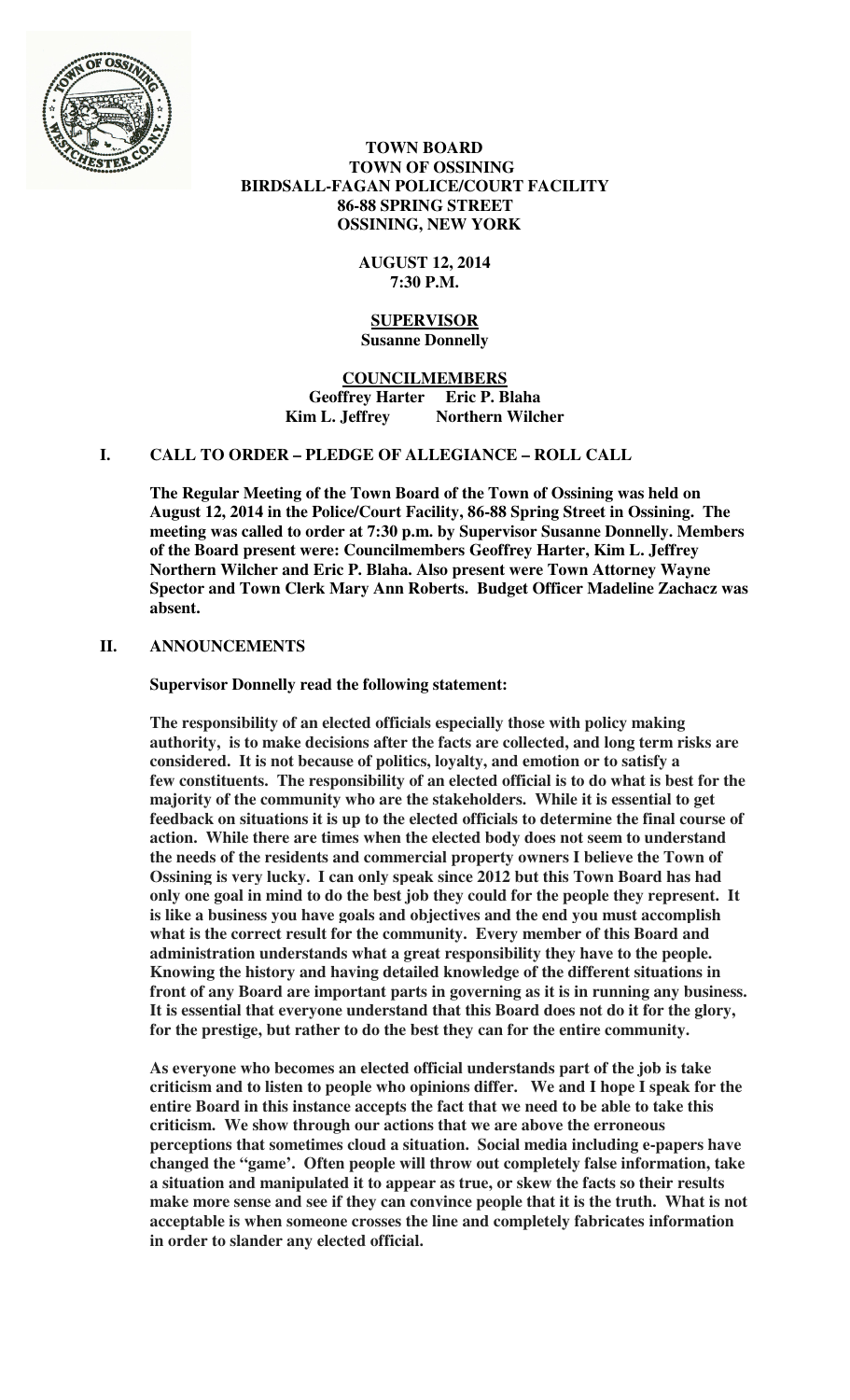**With all of that said this Board has not made any decision on the Police Services for the unincorporated part of the Town of Ossining. It is never as simple as it looks financially or functionally. It is about making sure that no matter the decision made there are no financial surprises at the end of the year, that everyone understands the services that will be provided, if the Village(for instance) is chosen - how will the officers understand the differences in the laws of the Town vs the laws of the Village, how we will handle other issues such as arrests (an unfortunate part of policing) and how we will handle revenues that come from the Town such as parking V&T and the like.** 

**We have gotten your emails, calls, letters and even some meetings. We need to make sure that the T's entire are crossed and the i's are dotted concerning your comments and our questions before we make the next step.** 

**Attendance Matters-The Ossining Schools and the Town of Ossining, along with the Village of Ossining and many Safety Net organizations, remind all parents and guardians the importance of OUR students going to school every day.**

**Supervisor Donnelly congratulated the Village of Ossining Police Department for apprehending the people who have been breaking into houses in the Indian Village area.** 

## **III. PUBLIC COMMENT ON AGENDA ITEMS**

## **IV. BOARD RESOLUTIONS**

#### **A. Approval of Minutes**

**Councilmember Harter moved and it was seconded by Councilmember Blaha that the following be approved:** 

**Resolved, that the Town Board of the Town of Ossining hereby approves the July 22, 2014, Minutes of the Regular Meeting as presented.** 

 **Motion Carried: Unanimously** 

#### **B. Approval of Minutes-Special Meeting**

**Councilmember Blaha moved and it was seconded by Councilmember Wilcher that the following be approved:** 

**Resolved, that the Town Board of the Town of Ossining hereby approves the August 5, 2014, Minutes of the Special Meeting as presented.** 

#### **Motion Carried: Unanimously**

#### **C. Approval of Voucher Detail Report**

**Councilmember Wilcher moved and it was seconded by Councilmember Harter that the following be approved:** 

**Resolved, that the Town Board of the Town of Ossining hereby approves the Voucher Detail Report dated August 12, 2014 in the amount of \$502,795.11.** 

 **Motion Carried: Unanimously** 

#### **D. Personnel- Permanent Appointment, Parks Department**

**Councilmember Blaha moved and it was seconded by Councilmember Wilcher that the following be approved:**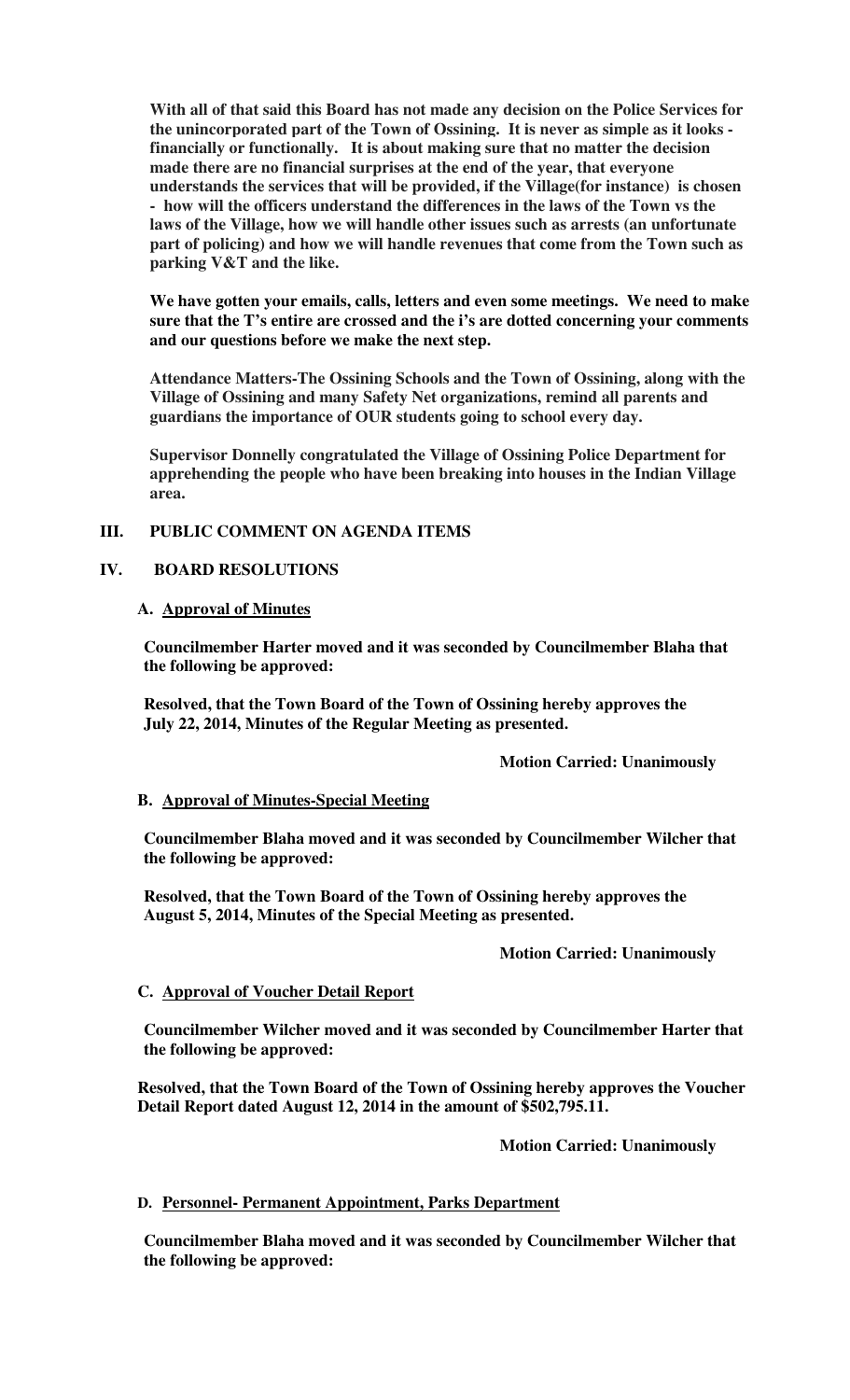**Resolved, that the Town Board of the Town of Ossining hereby ends the probation period for Jason Clark, Park Groundskeeper, and converts his status to Permanent effective August 11th, 2014.** 

### **Motion Carried: Unanimously**

### **E. Personnel- Permanent Appointment, Town Court**

**Councilmember Harter moved and it was seconded by Councilmember Wilcher that the following be approved:** 

**Resolved, that the Town Board of the Town of Ossining hereby ends the probation period for Marnel Ashpole, Assistant Court Clerk, and converts her status to Permanent effective August 11th, 2014.** 

 **Motion Carried: Unanimously** 

#### **F. Environmental Advisory Committee- Appointment**

**Councilmember Wilcher moved and it was seconded by Councilmember Harter that the following be approved:** 

**Resolved, that the Town Board hereby appoints Mary Noll, Ossining, to fill the remainder of an unexpired term on the Town's Environmental Advisory Committee, set to expire on December 31st, 2017.** 

 **Motion Carried: Unanimously** 

### **G. Tax Receiver- Property Redemption, 8 Macy Road**

**Councilmember Blaha moved and it was seconded by Councilmember Jeffrey that the following be approved:** 

**Whereas, property located at 8 Macy Road, Ossining, has delinquent taxes resulting in commencement of In Rem foreclosure proceedings and a judgment of foreclosure; and** 

**Whereas, the Town Board passed a resolution on May 20th, 2014, permitting the temporary removal of this property from the scheduled foreclosure auction pending a sale of the property; and** 

**Whereas, the aforementioned condition has been met and the property owners have completed the sale of their property; and** 

**Now, therefore be it Resolved that the Town Board of the Town of Ossining hereby allows for the property owners to redeem said property by paying all outstanding taxes, interest, penalties and fees, plus an additional ten (10%) percent penalty on the lien amount which, upon the recommendation of the Receiver of Taxes, the Town Board finds to be fair and appropriate based on the specific and unique circumstances of this case; and** 

**Be it Further Resolved that the Town Board hereby authorizes the Receiver of Taxes to collect the lien amount plus the 10% penalty without delay.** 

 **Motion Carried: Unanimously** 

#### **H. Contract- Jesse Collyer Youth Sports League, Ryder Park Batting Cages**

**Councilmember Jeffrey moved and it was seconded by Councilmember Harter that the following be approved:** 

**Resolved, that the Town Board of the Town of Ossining hereby authorizes the Supervisor to enter into an agreement with Jesse Collyer Youth Sports (JCYS) to allow the construction of their proposed batting cages at Ryder Park, consistent with**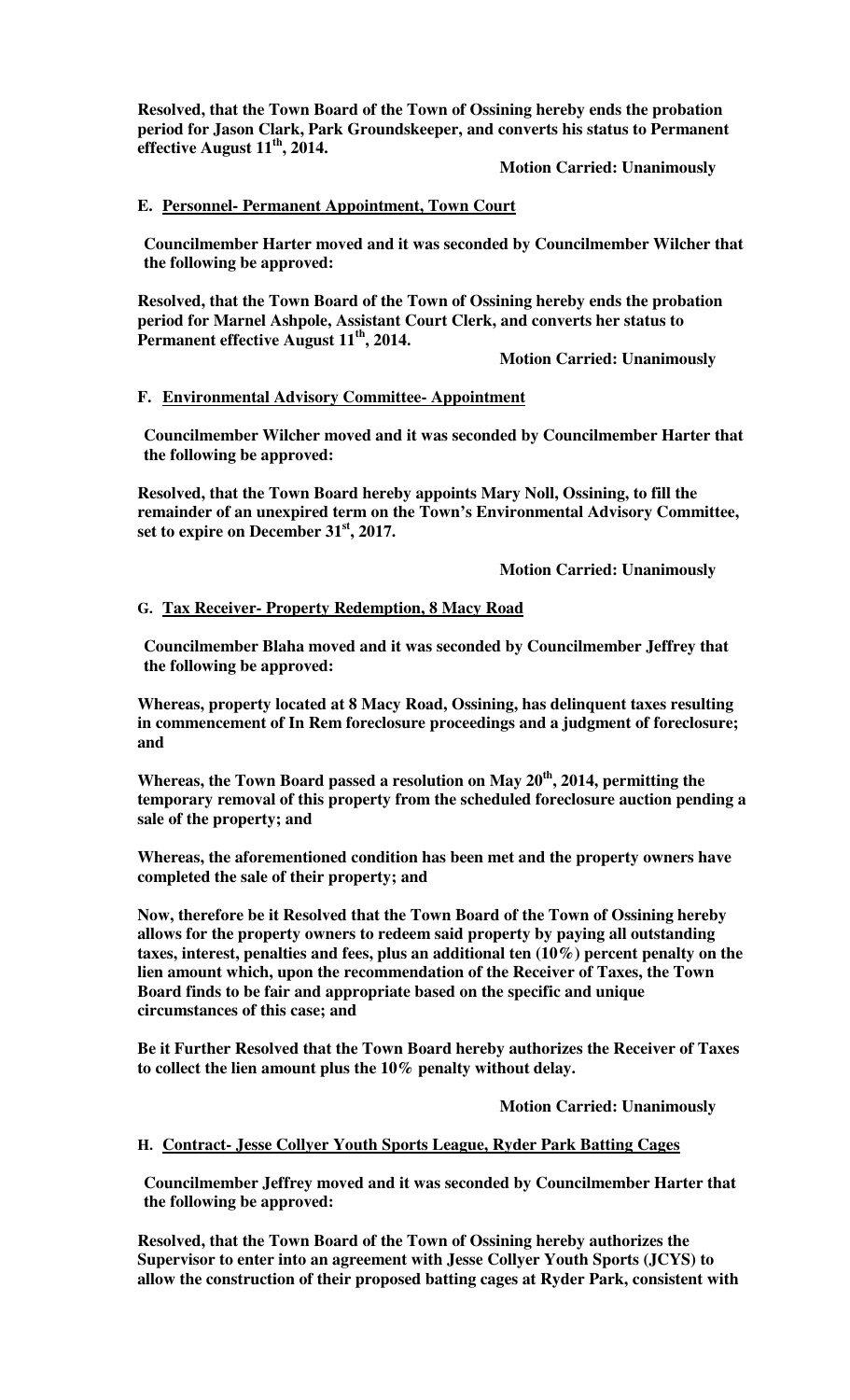**the terms and conditions in their proposal submitted to the Town, pending approval by the Town Attorney.** 

**Councilmember Jeffrey to amend and it was seconded by Councilmember Blaha that the resolution be adopted as amended.** 

 **Motion Carried: Unanimously** 

# **I. Personnel- Park Department- End of Appointment**

**Councilmember Wilcher moved and it was seconded by Councilmember Harter that the following be approved:** 

**Resolved, that the Town Board of the Town of Ossining hereby ends the seasonal appointment of Dominick Cristello, Parks Department, effective August 11th, 2014.** 

 **Motion Carried: Unanimously** 

## **J. Finance- Capital Project #2005-2132 Engel Park Shoreline**

**Councilmember Harter moved and it was seconded by Councilmember Jeffrey that the following be approved:** 

**Resolved, that the Town Board of the Town of Ossining authorizes a budget adjustment to Capital Project #2005-2132, entitled "Engel Park Shoreline", to reestablish the budget reflecting the final project amount totaling \$485,256.77, transfer surplus of \$8,915.65 to the General Fund, and close the capital project.** 

037.0037.3889.0132 - Engel Park Shoreline (Revenue) \$ 238,298.77 037.0037.4889.0132 - Engel Park Shoreline (Revenue) \$ 246,958.00

037.7110.2132 – Engel Park Shoreline (Expense) \$476,341.12 037.9901.0900.2132 – Engel Park Shoreline (Expense) \$8,915.65

## **Motion Carried: Unanimously**

## **V. CORRESPONDENCE TO BE RECEIVED AND FILED**

**Councilmember Wilcher moved and it was seconded by Councilmember Harter that the following be approved:** 

**Resolved, that the Town Board of the Town of Ossining hereby accepts the following:** 

• **Zoning Board of Appeals decision in the matter of the application of Rebecca & Charles Lotierzo dated June 2, 2014** 

 **Motion Carried: Unanimously**

## **VI. MONTHLY REPORTS**

**Councilmember Harter moved and it was seconded by Councilmember Wilcher that the following be approved:** 

**Resolved, that the Town Board of the Town of Ossining hereby accepts the following monthly reports for the month of July 2014 from:** 

- **Town Clerk's Office**
- **Town Supervisor's Office**
- **G.E. Helicopter Report**
- **Town Highway Department**